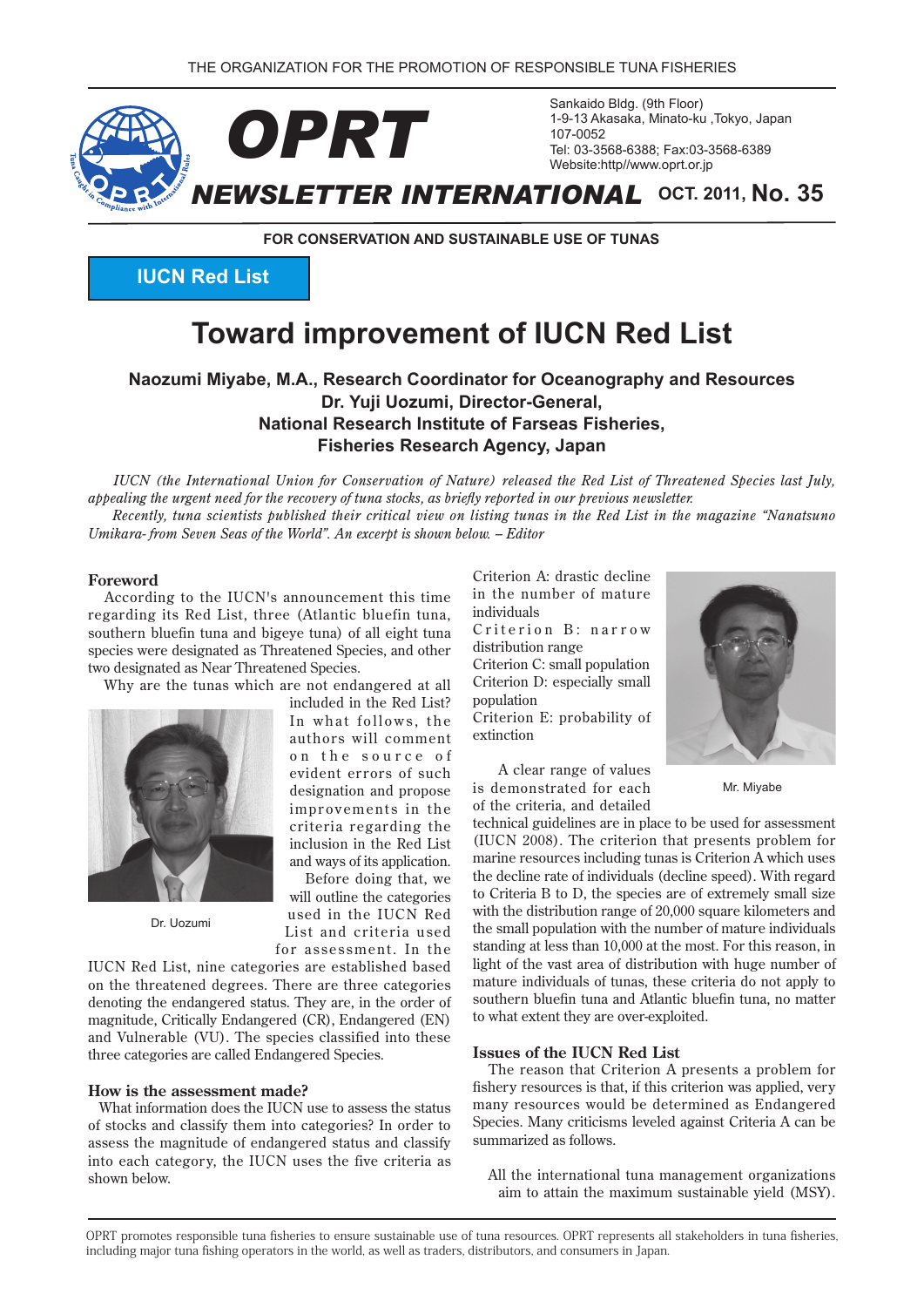Theoretically, the MSY is attained when a species declines to half of its initial stock level. Generally, it is considered ideal that this MSY level is retained. But this is not the case of the IUCN criteria. In the IUCN, any species that attains the MSY level is deemed as .endangered

To show this criticism in a more concrete way, it is estimated that about  $208,000$  tons of bigeye parent fish whose stock status is close to the MSY level exist in the Western and Central Pacific. Supposing the average weight of the fish is  $30 \text{kg}$ , then it is estimated that 7 million mature bigeye tunas exist at present (Harley, S. et al.  $2010$ ). Given this size of stock, the probability of the stock to go extinct is zero.

However, this criticism does not have adequate applicability for southern bluefin tuna and Atlantic bluefin tuna, the two species that largely fell below the MSY level. Miyake  $(2011)$  points out the heart of this question. He asserts that the system is itself erroneous—one that says that future extinction risk is the same for the species which has declined to 500 and the species which numbers 7 million fish even after the decline. What it means is that it is not possible to estimate the future probability of extinction only with the decline rate of the species in question. The present stock size of parent individuals is at least needed in order to make accurate estimate.

The inclusion of southern bluefin tuna, Atlantic bluefin tuna and bigeye tuna in the Red List this time represents an erroneous assessment which was caused by making a large overestimate of the extinction risk as a result of ignoring the present stock size which is still enormous, and assessing the stock size only with the decline rate.

#### **choice** of mistakes causes confusion

Then why has it come that only the decline rate was used? The main reason was because there is commonly little or no information, especially quantitative information, on endangered species. For this reason, it was considered not realistic to ask for even the present stock size, amid the situation where the decline rate was barely made available. And conservation-oriented biologists approved, under the precautionary principle, the first type mistake—a mistake of designating non-endangered species as endangered-in order to avoid the second type mistake -- one that determines that a certain species is not endangered even when it is actually endangered.

This kind of approach may be inevitable in the case where the present stock size is uncertain. But when the present stock size is known, such an approach is obviously not scientific or rational to approve the first type mistake, by ignoring the evident fact. It is the essential role of science to use to the maximum possible extent the information that can be used.

In the IUCN's Red List guidelines (IUCN, 2008), a concept, which can be interpreted as an excuse against the above criticism, is given. It says that there are cases where the species which declined to the MSY level is designated as an Endangered Species pursuant to and long-term range, and if the stock is managed in a Criterion A, but it presents no problem in a mediumsustainable manner and is stabilized, then it would be removed from the Red List. In other words, some species which are not endangered are included in the Red List, but there is no problem because they would be taken out of the Red List if the species is properly managed.

But, no matter what kind of excuses are given, what would be the responsibility of the IUCN for making the confusion caused by its announcement of such erroneous results? The IUCN's way of announcement that conceals the essentials and emphasizes only the sensational part should be reconsidered as soon as possible.

The issue as stated in the foregoing pertains not only to the IUCN Red List but also fully applies to the criteria of the Convention for International Trade in Endangered Species of Wild Fauna and Flora (CITES). A completely same essential error was observed in the issue regarding the inclusion of Atlantic bluefin tuna in CITES Appendix, as discussed at the CITES meeting in 2010 (Uozumi, 2010).

To be sure, from the viewpoint of stock management. there are problems to the stocks that declined to below the MSY level. But it is obviously erroneous to replace the issue of overfishing with the one of the endangered status.

#### **Conclusion**

The current IUCN Red List has a great flaw as mentioned in the foregoing. Therefore, it is not possible to accept it as it is now. Especially, with regard to the resources currently used in fisheries, it is necessary to

### Criterion A (decline rate) and Criterion E (extinction probability) and relations with categories

| Category                                 | Critically Endangered (CR)                                                                        | Endangered (EN)                                                                                      | Vulnerable (VU)                                                                                      |
|------------------------------------------|---------------------------------------------------------------------------------------------------|------------------------------------------------------------------------------------------------------|------------------------------------------------------------------------------------------------------|
| Assessment period (1)                    | 10 years or 3 generations (2) (whichever<br>is longer; the maximum period 100 years)              | 20 years or 5 generations<br>(whichever is longer; the<br>maximum period is 100 years)               | 100 years                                                                                            |
| Criterion A,<br>l decline rate           | The number of mature individuals<br>(weight) declined 90% or more during the<br>assessment period | The number of mature<br>individuals (weight) declined<br>70% or more during the<br>assessment period | The number of mature<br>individuals (weight) declined<br>50% or more during the<br>assessment period |
| l Criterion E.<br>extinction probability | extinction probability is 50% or more in<br>the assessment period (3)                             | extinction probability is 20% or<br>more in the assessment period                                    | extinction probability is 10% or<br>more in the assessment period                                    |
| Subjected tuna species                   | southern bluefin tuna                                                                             | Atlantic bluefin tuna                                                                                | bigeye tuna                                                                                          |

Notes: 1) The assessment period is the period dating back from the present to the past. (2) The average age of parents is used as generation time. (3) The assessment period of Criterion E is the period from the present.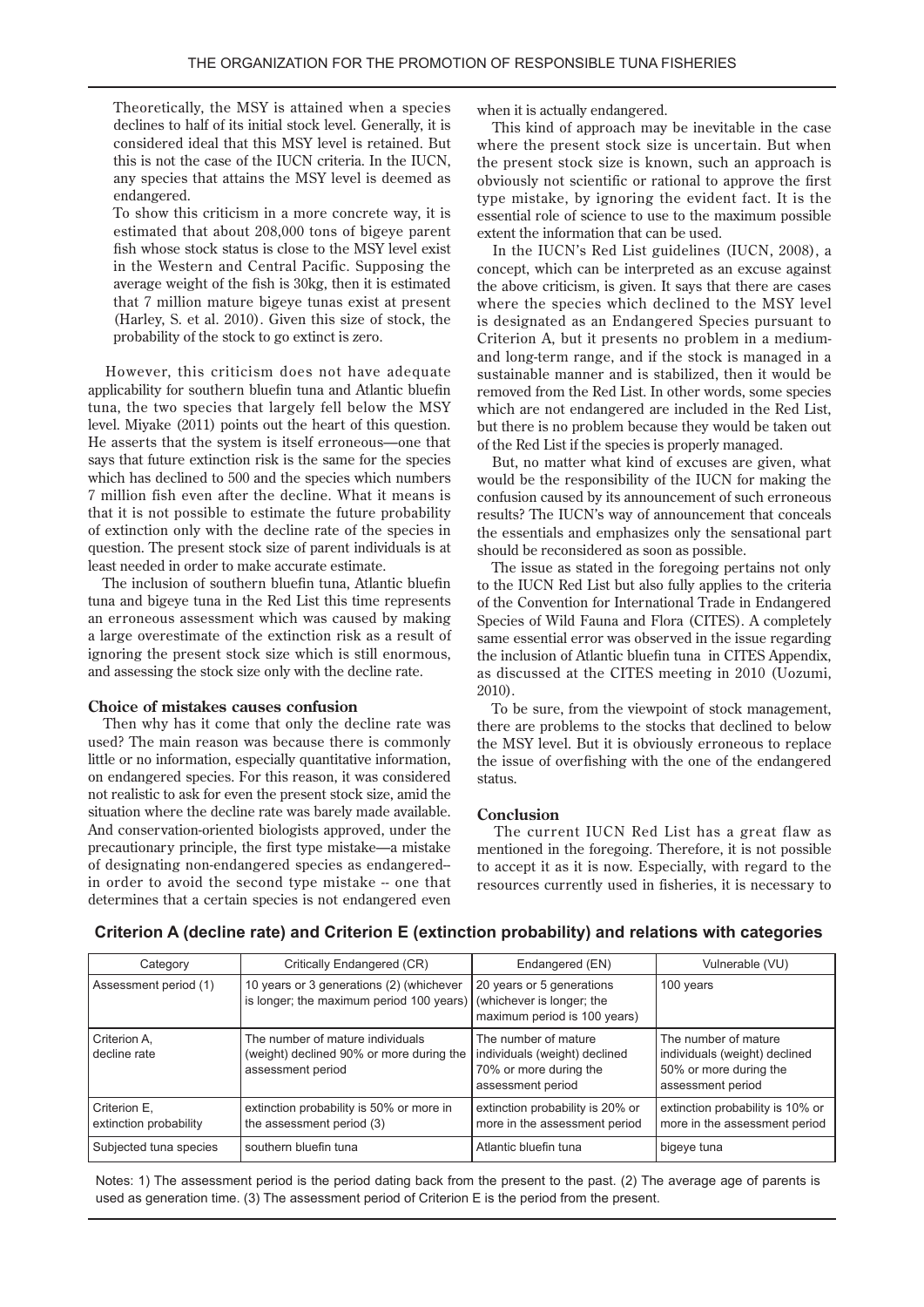#### doubt the validity of its contents.

The IUCN should at least improve its criteria or revise their application. Matsuda et al. (1997) proposed a simple and easy Criterion E which incorporated the current stock size into Criterion A. By using this, it is possible to correct, to a considerable extent, the overestimation of endangered risk with regard to the species whose stock size is known. It is not right, even with whatever excuses, to make public the results that greatly mislead the general public with an interpretation – nearly an excuse – as mentioned above, despite the fact that an obviously erroneous conclusion has been drawn. If this is continued, the credibility of the Red List itself will be lost, and, as Dr. Mrosovsky asserts, it will be the credibility of the IUCN that will be critically .endangered

There is no fear of extinction with regard to the tuna species that were included in the Red List this time. This is evident from the results of the stock management of the International Fisheries Committee related to tunas which uses a large amount of objective information.

It is not right to say, however, that optimism can hold perennially. A clearly stringent state of overfishing still continues for the southern bluefin tuna and the Atlantic bluefin tuna. Overfishing of Pacific bigeye tunas continues even now, and regulations to check such overfishing have been introduced. But substantial effects of those regulations cannot be expected because there are many provisions that exempt small island nations. In addition, Chinese Taipei (Taiwan) and some other countries are further increasing their purse-seine fleet capacity, aggravating the deterioration of bigeye tuna stock. Unless such persistent situation is put to an end as soon as possible, movements calling for excessive protection of tunas, such as the inclusion in the IUCN Red List and the CITES Appendices, will certainly occur again, possibly shutting down the path toward the rational utilization of tuna resources.

We should not forget that the introduction and implementation of solidly effective regulations as well as the realization of sustainable utilization of the resources is the important prerequisite for us to continue to assert, strongly and clearly, that tuna resources will not go extinct.

## **Recovery from disaster**

**Tsunami-hit tuna fishing vessel goes out** for fishing with strong will for restoration --the ship is seen as a light of hope--



The mega-scale<br>
earthquake and<br>
tsunami in eastern<br>
Iona in March this wear earth quake and tsunami in eastern Japan in March this year also attacked distant-water tuna longline fishing vessels. Maru (379 gross tons) tacitly The sight of No.3 Myojindemonstrated the destructive power of the tsunami. Half a year after the disaster, the vessel was repaired and left



Myojin-Maru stranded ashore by tsunami (Photo by Taikai Kumagai)

for the Indian Ocean in August. OPRT interviewed Takayuki Suzuki, the owner of the vessel who resumed tuna fishing with an indomitable will for the restoration of the region.

#### **Q: Where were you when** the disaster  **?occurred**



**Suzuki:** I was in my home town and fled to the heights immediately

Lifted by crane (Photo: Taikai Kumagai)

after the earthquake broke out. As the vessel was in dock at Kesennuma then and could not be set into motion. I gave up the idea of taking it back at an early point. I was only praying for the safety of the crew.

#### **Q:** Of the three vessels you owned, one was burnt down, and No.3 Myojin-Maru was stranded ashore. How did you feel when you saw your vessel carried onto land?

Suzuki: I was shocked. There was nothing I could do. The vessel would not return even if I cried and shouted. I was not in the condition to think calmly because my house and property were carried away by the tsunami. One thing I remember was that I felt relieved when I confirmed the safety of all my crew.

#### **Q:** Then what did you do next?

Suzuki: As this vessel ran aground with a tilt of about 4 degrees, I contacted the municipal office to make the surrounding area off-limit so that secondary damage might not occur. I also arranged to weld the vessel bottom with an H-beam so the vessel might not fall. It was very important because a greater damage could occur if the vessel fell down as there were frequent aftershocks at that time